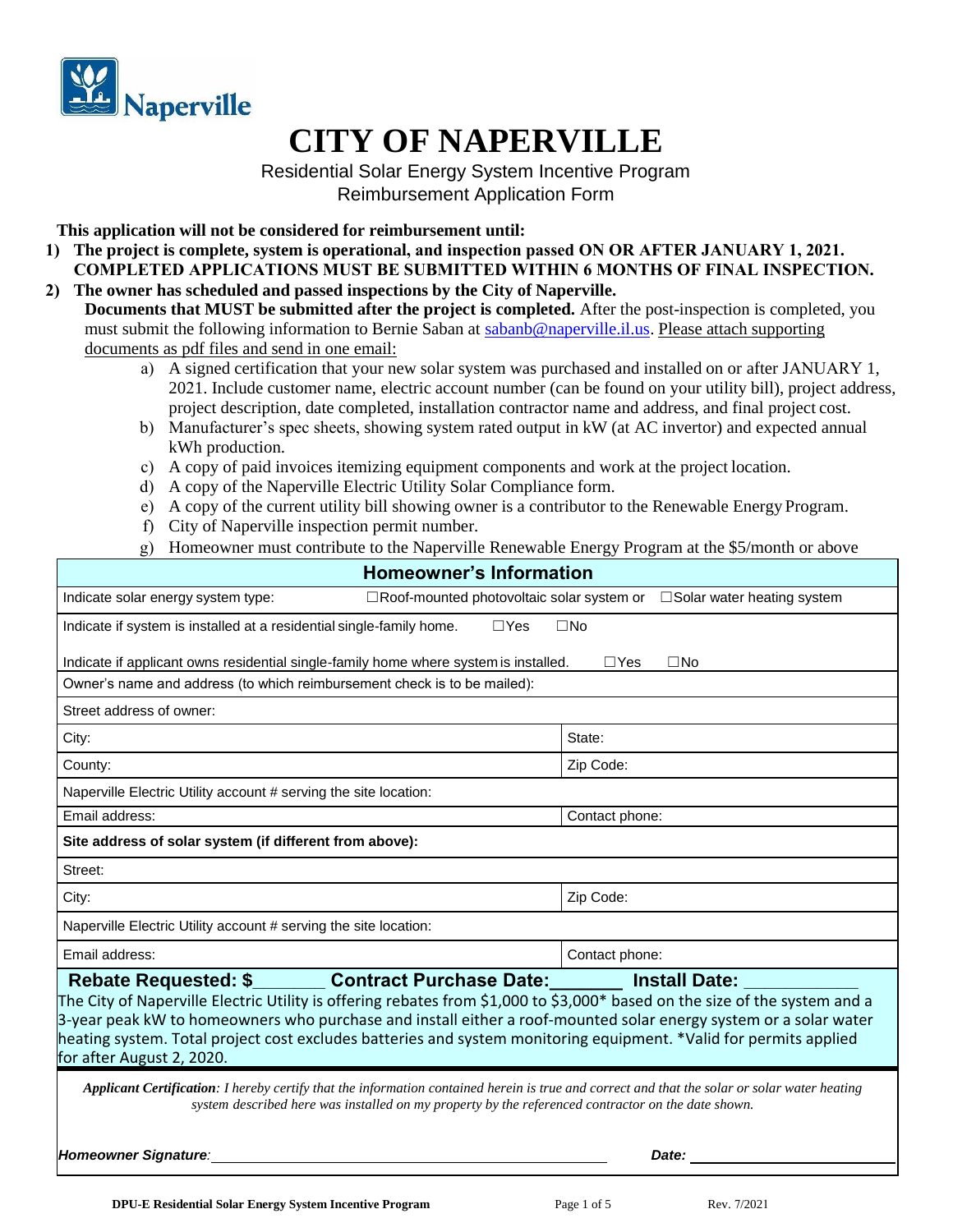| System Specifications (To Be Completed by System Installer)<br>Enter the technical data that is applicable to the type of system installed                                                                                                                                                                    |                                                       |                                     |       |        |                                  |      |  |
|---------------------------------------------------------------------------------------------------------------------------------------------------------------------------------------------------------------------------------------------------------------------------------------------------------------|-------------------------------------------------------|-------------------------------------|-------|--------|----------------------------------|------|--|
| Provide the photovoltaic system A) module manufacturer, B) model number, and C) system rated output in kW (at AC invertor):                                                                                                                                                                                   |                                                       |                                     |       |        |                                  |      |  |
| Provide the photovoltaic system's expected annual production in kWh:                                                                                                                                                                                                                                          |                                                       |                                     |       |        |                                  |      |  |
| For the photovoltaic system - provide the A) # of roof panels (modules) installed, and B) module manufacturer's power<br>rating in Watts for total system:                                                                                                                                                    |                                                       |                                     |       |        |                                  |      |  |
|                                                                                                                                                                                                                                                                                                               |                                                       | <b>System Installer Information</b> |       |        |                                  |      |  |
| Name and address of state-licensed distributed generation certified contractor:<br>(indicate primary and DBA name)                                                                                                                                                                                            |                                                       |                                     |       |        |                                  |      |  |
| Is Illinois Commerce Commission<br>(ICC) certification current?                                                                                                                                                                                                                                               | City of Naperville Electrical Contractor's License #: |                                     |       |        | Is Naperville License # current? |      |  |
| Company name if different from ICC-certified name above:                                                                                                                                                                                                                                                      |                                                       |                                     |       | Phone: |                                  |      |  |
| Street:                                                                                                                                                                                                                                                                                                       |                                                       | City:                               |       |        | State:                           | Zip: |  |
| Date of system installation:                                                                                                                                                                                                                                                                                  | Total system installed price:                         |                                     |       |        |                                  |      |  |
| <b>Contractor certification</b> : I hereby certify that the information here is true and correct and that the solar or solar water heating system described<br>here was installed at the indicated address on the date listed, and that the system is in compliance with all applicable local building codes. |                                                       |                                     |       |        |                                  |      |  |
| <b>Installer Signature:</b>                                                                                                                                                                                                                                                                                   |                                                       |                                     | Date: |        |                                  |      |  |

| For City of Naperville Use Only         |                                                                 |  |  |  |
|-----------------------------------------|-----------------------------------------------------------------|--|--|--|
| Date received:                          | <b>Inspection Permit#:</b>                                      |  |  |  |
| Date of installation:                   | License verified                                                |  |  |  |
| Reimbursement amount: \$                | $\Box$ Attachments included $\Box$ Renewable Energy contributor |  |  |  |
| Date forwarded to Finance for payment:  | $\square$ Signed certification<br>$\Box$ Detailed paid invoices |  |  |  |
| Date application reviewed and approved: | Notes:                                                          |  |  |  |
| Reviewer signature:                     |                                                                 |  |  |  |
| Date:                                   |                                                                 |  |  |  |

 $\sqrt{ }$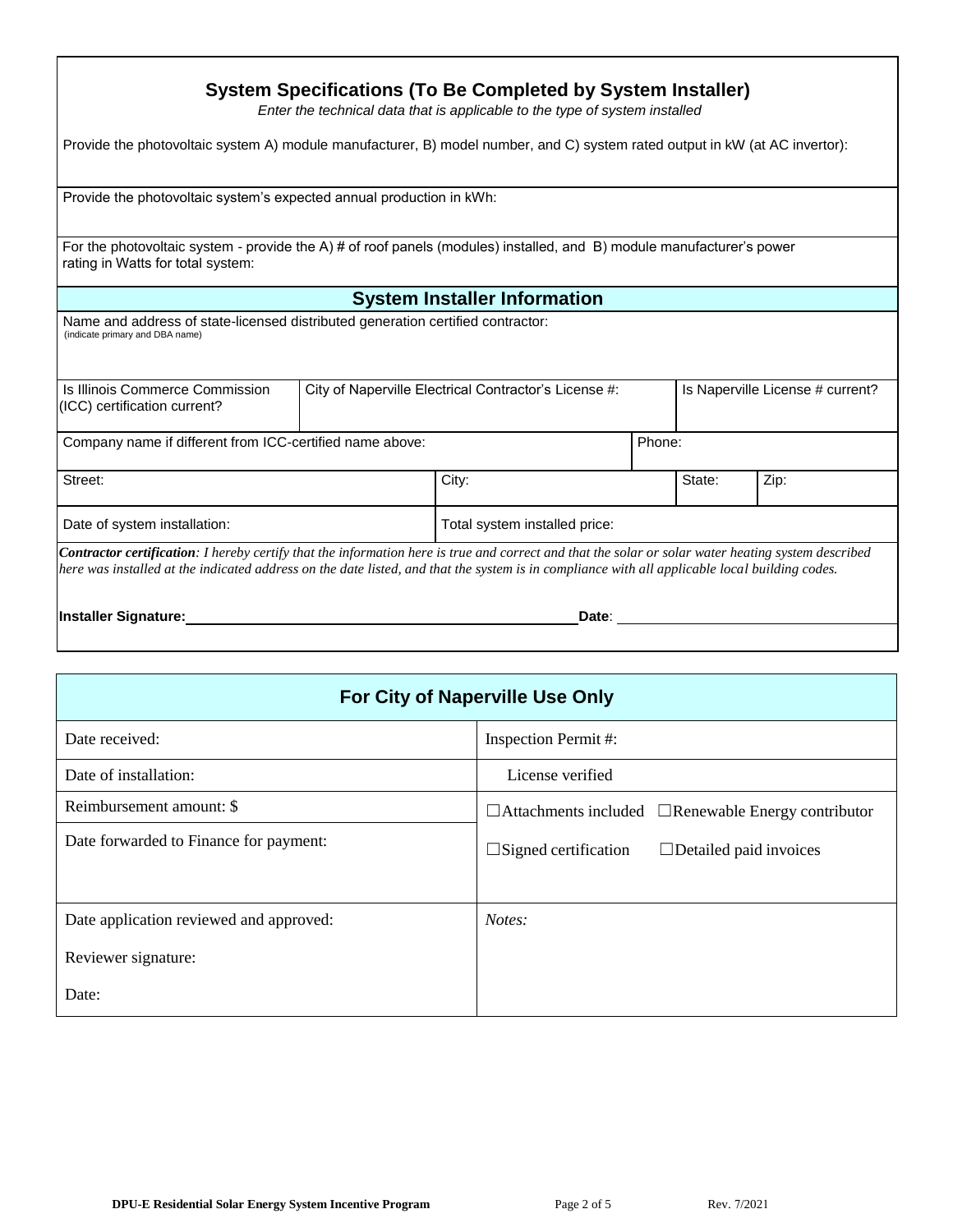## **Residential Solar Rebate Program General Terms & Conditions**

The following terms and conditions apply to the Naperville Electric Utility residential solar energy system rebate program:

#### **Customer Responsibilities**

- 1. The customer hereby agrees to indemnify and hold harmless the Naperville Electric Utility and its employees, from all liability associated with the solar program.
- 2. The customer must sign the application, and upon doing so, agrees to all program requirements, including all terms and conditions.
- 3. The customer shall ensure that all appropriate permits have been obtained and that deed restrictions or homeowner's association restrictions do not prohibit the installation of the proposed PV system.
- 4. The customer must sign, complete and submit the PV incentive rebate application. The rebate application must be accompanied by the manufacturer's capacity rating (kW) — (DC and maximum continuous output in kW to 1 decimal place (at AC inverter); and expected annual kWh production.
- 5. It is the customer's responsibility to ensure that the PV system/equipment is installed and maintained in accordance with the current Naperville Electric Utility terms & conditions, standards, guidelines and policies.
- 6. The customer agrees to provide access to Naperville Electric Utility personnel or its agents to the solar equipment and meters for as long as the solar system is installed.
- 7. It is the customer's responsibility to schedule project inspections with the City of Naperville Building Department Inspection Dispatch at (630) 420-6100, Opt 1. Prior to beginning work, applicant must obtain all required permits. Failure to schedule and pass inspections will disqualify customer from receiving a rebate.

#### **Installation/Equipment Requirements**

- 1. All solar system installations must be completed in accordance with all laws, codes and other requirements applicable under federal, state and local authority (permits, inspections) and all appropriate Naperville building permits must be obtained.
- 2. The installer is responsible for all warranties. The Naperville Electric Utility is not responsible for any contractual and/or construction disputes between the installer and the customer.
- 3. All PV systems must be interconnected, at customer's expense, to the Naperville Electric Utility's electrical grid. All PV systems must comply with current Naperville Electric Utility guidelines, technical requirements, and standards governing interconnection with Naperville's electric system, and any subsequent revisions to these guidelines. These and other requirements are subject to change.
- 4. All equipment needed for a renewable energy system is installed, owned and maintained by the customer. The Naperville Electric Utility owns the electric meter.
- 5. Customers must provide the Naperville Electric Utility access to all applicable meters for billing and inspection purposes.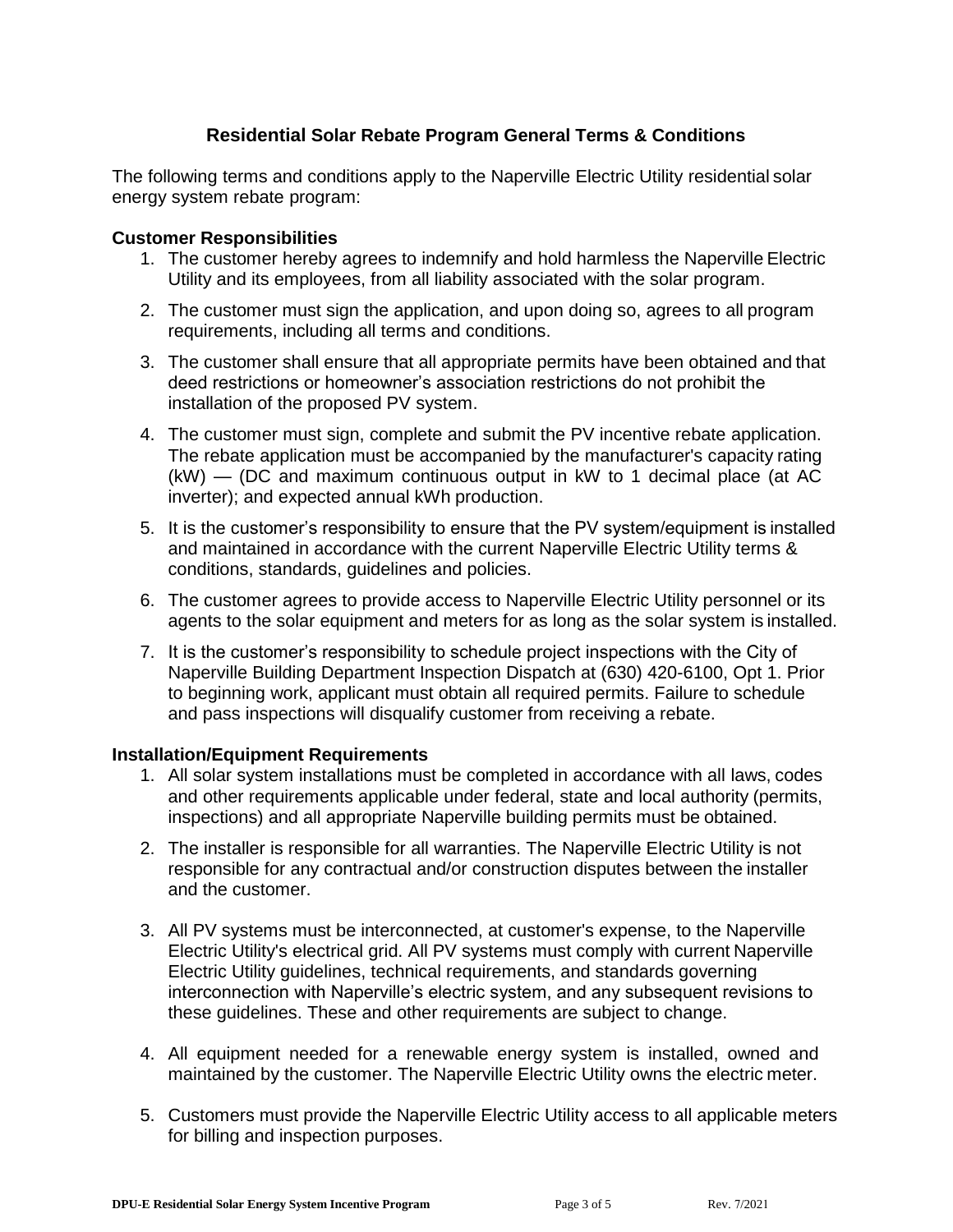- 6. The output of a grid-connected renewable energy system is limited to 10 kW for solar residential systems.
- 7. The system must be installed by an electrician registered as an Electrical Contractor with the City of Naperville.
- 8. Once energized (placed in service), the Naperville Electric Utility rebated systems must adhere to the Naperville Electric Utility's terms and conditions, guidelines and policies and cannot be disconnected or moved without prior approval.
- 9. The solar system must be placed in service within the Naperville Electric Utility's service area.
- 10. Rebates are based on system size. Rebates are capped at 50% of the installer's invoice cost less other rebates, SREC incentives, and tax credits**.**

#### **Eligibility for Solar Program Rebate**

- 1. The rebate recipient must be a residential Naperville Electric Utility customer and a single-family homeowner. The customer must have a Naperville Electric Utility service account number and the equipment must be installed at the specified address.
- 2. The applicant must be a contributor to the Renewable Energy Program at the time the rebate application is submitted, and for at least 24 consecutive months thereafter. The applicant must be a contributor at the time of application at \$5 per month.
- 3. The customer must own the PV system.
- 4. The Naperville Electric Utility program guidelines and rebate levels are subject to change without notice, and the Naperville Electric Utility reserves the right to refuse any rebate application that does not meet the Naperville Electric Utility or City of Naperville requirements.
- 5. Prior to, or after paying any rebate, the Naperville Electric Utility and the City of Naperville reserve the right to conduct a site visit or audit to verify that the installed equipment is eligible for a rebate. A rebate will not be paid if the Naperville Electric Utility is unable to conduct any required site visit/audit or verification.
- 6. All rebate applications must include proper documentation (paid invoices, system capacity, proof of passing inspection, etc.) to receive rebate.

#### **Rebate Violations**

- 1. The customer's failure to adhere to all the Naperville Electric Utility solar program terms and conditions, requirements, standards, policies and guidelines shall constitute a violation and result in the customer forfeiting his/her right to the rebate and require the customer to refund the rebate to the Naperville Electric Utility.
- 2. The customer shall refund a prorated portion of the rebate to the Naperville Electric Utility, if it is determined that the system/equipment has not been installed or maintained pursuant to the Naperville Electric Utility's Terms and Conditions, standards, guidelines or policies. The prorated portion shall be calculated by reducing the rebate paid by 20% per year for each of the five years following final inspection and approval (first 20% reduction to occur on the first anniversary date of rebate payment).